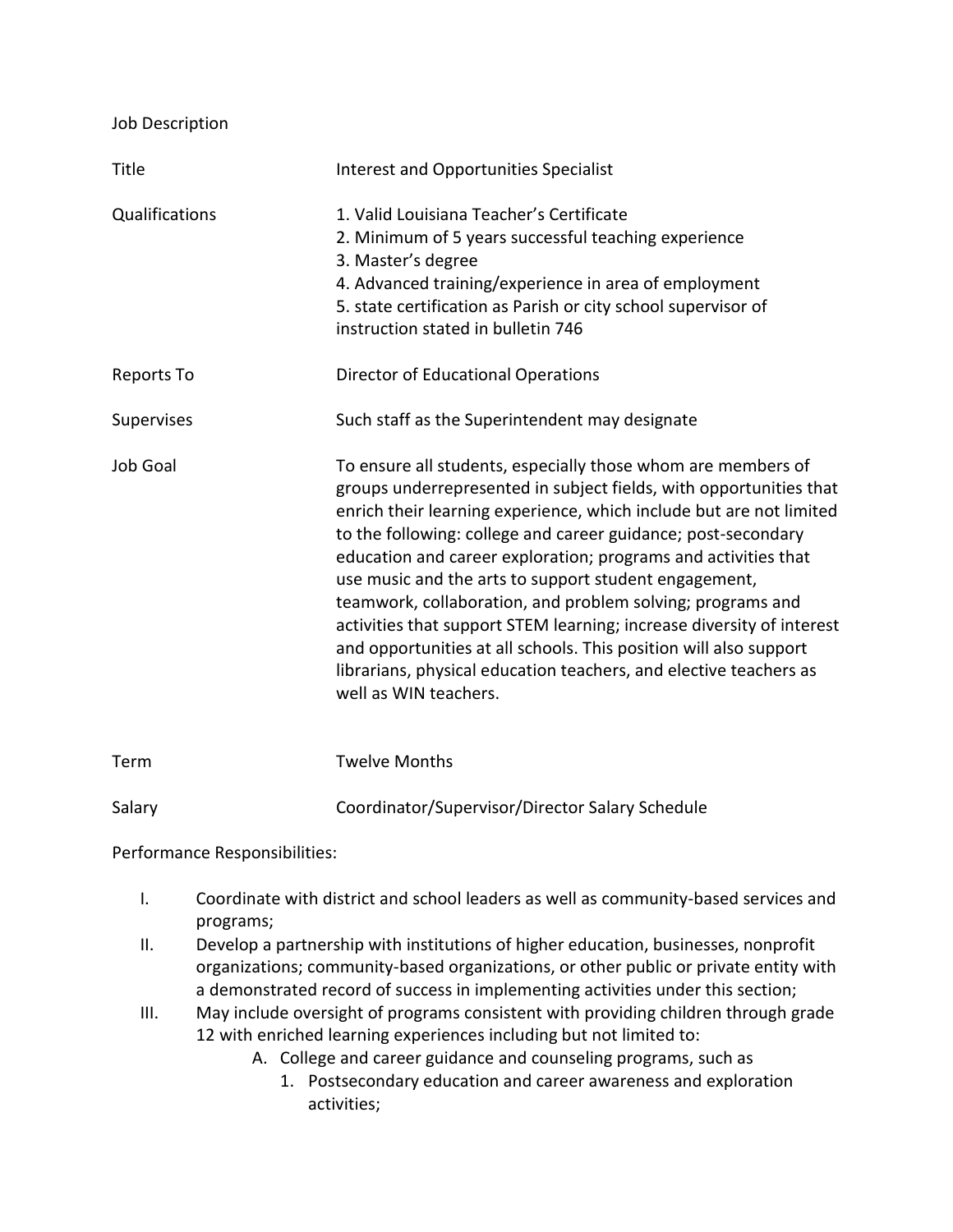- 2. Training counselors to effectively use labor market information in assisting students with postsecondary education and career planning; and
- 3. Financial literacy and Federal financial aid awareness activities;
- B. Programs and activities that use music and the arts as tools to support student success through the promotion of constructive student engagement, problem solving, and conflict resolution;
- C. Programming and activities to improve instruction and student engagement in science, technology, engineering, and mathematics, including computer science, (referred to in this section as "STEM subjects") such as
	- 1. Increasing access for students through grade 12 who are members of groups underrepresented in such subject fields, such as female students, minority students, English learners, children with disabilities, and economically disadvantaged students, to high-quality courses;
	- 2. Supporting the participation of low-income students in nonprofit competitions related to STEM subjects (such as robotics, science research, invention, mathematics, computer science, and technology competitions);
	- 3. Providing hands-on learning and exposure to science, technology, engineering, and mathematics and supporting the use of field-based or service learning to enhance the students' understanding of the STEM subjects;
	- 4. Supporting the creation and enhancement of STEM-focused specialty schools;
	- 5. Facilitating collaboration among school, after school program, and informal program personnel to improve the integration of programming and instruction in the identified subjects; and
	- 6. Integrating other academic subjects, including the arts, into STEM subject programs to increase participation in STEM subjects, improve attainment of skills related to STEM subjects, and promote well-rounded education;
- D. Efforts to raise student academic achievement through accelerated learning programs, such as
	- 1. Reimbursing low-income students to cover part or all of the costs of accelerated learning examination fees, if the lowincome students are enrolled in accelerated learning courses and plan to take accelerated learning examinations; or
	- 2. Increasing the availability of, and enrollment in, accelerated learning course, accelerated learning courses, accelerated learning examinations, dual or concurrent enrollment programs, and early college high school courses;